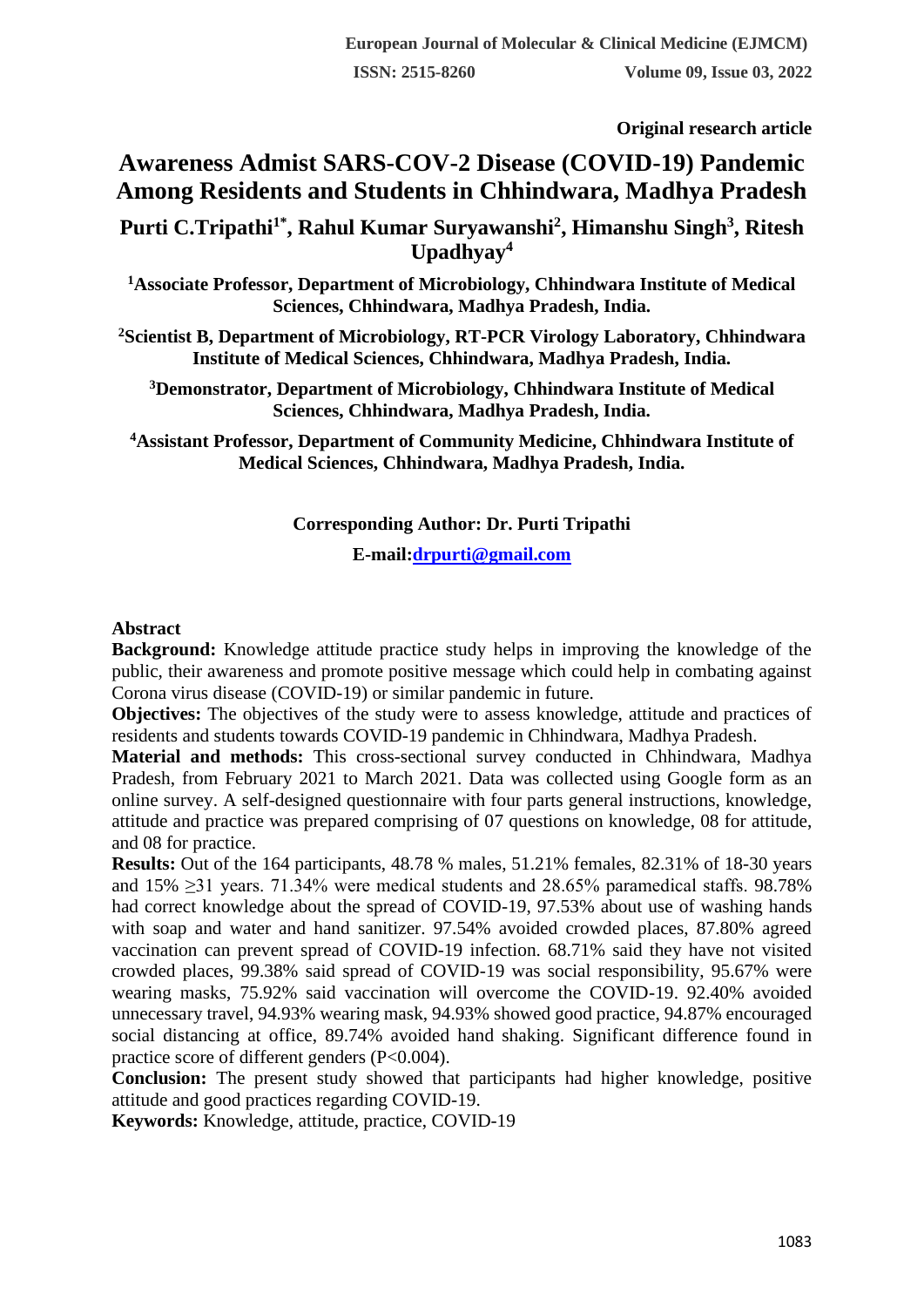## **Introduction**

Coronaviruses are enveloped, single stranded RNA viruses mainly responsible for flu-like symptoms ranging from common cold to more severe disease of respiratory tract. The main mode of transmission of virus is through droplets of saliva or secretions from the nose when an infected person coughs or sneezes.<sup> $(1)$ </sup> A confirmed case of COVID-19 was reported in January 2020 in Kerala, India. WHO reports 428,511,601 confirmed cases of COVID-19, including 5,911,081 deaths as on  $24<sup>th</sup>$  February 2022.<sup>(2)</sup>

Transmission rate of Coronavirus is very high so adequate knowledge about basic hygiene, preventive measures will help reducing spread of infection. Compliance of preventive measures such as frequent hand washing with soap and water or use of hand sanitizers, social distancing, covering nose and mouth while sneezing or coughing, wearing face mask, not touching face and getting vaccinated are essential for helping reducing the spread of virus.<sup>(3)</sup>

Nations throughout the world have implemented measures such as lockdown, timely closure of schools, colleges, markets, restricting movement of people, but the public behaviour directly affects the success or failure of such measures. $(4)$ 

Reasons for spread of COVID-19 infection and leading to pandemic can be due to little knowledge of disease, casual approach and dangerous practices.<sup>(5)</sup> Knowledge, attitude and practice (KAP) studies are useful in understanding public reaction, acceptance of any intervention applied to limit the spread of the virus.<sup> $(6)$ </sup> It will help in improving the knowledge of the public, their awareness and promote positive message which could help in combating against COVID-19 or similar pandemic in future.<sup> $(6)$ </sup> This study will thus provide an insight when designing future interventions to promote specific messages to enhance knowledge, change attitude and improve practice regarding COVID-19 among residents and students of Chhindwara.

### **Aims and Objectives**

The study aimed to assess the awareness regarding COVID-19 disease among residents and students in Chhindwara, Madhya Pradesh. The objectives of the study were to assess knowledge, attitude and practices of residents and students towards COVID-19 pandemic in Chhindwara, Madhya Pradesh.

# **2. Materials and methods**

# **2.1. Participants and data collection**

This cross-sectional survey was conducted among the residents and students of Chhindwara city, medical students and paramedical staff of Chhindwara Institute of Medical Sciences, Chhindwara, Madhya Pradesh, from February 2021 to March 2021. As we all know, socialdistancing, regular hand washing and wearing mask are the best way of prevention from COVID-19, therefore, instead of conducting a community-based survey, this study collected the data using Google form platform as an online survey. The link of Google form was posted and circulated using various social media platforms and personal e-mail address of the residents, students, medical students and paramedical staffs. The study participants were informed about the details of the study objectives for filling the questionnaire and confidentiality at the beginning of the survey, and informed consent was obtained from each participant. It has been disclosed to all the participants that their identity will keep confidential and the results will be used only for research purposes only. Among these 169 responses, 05 not participated therefore, final samples were 164.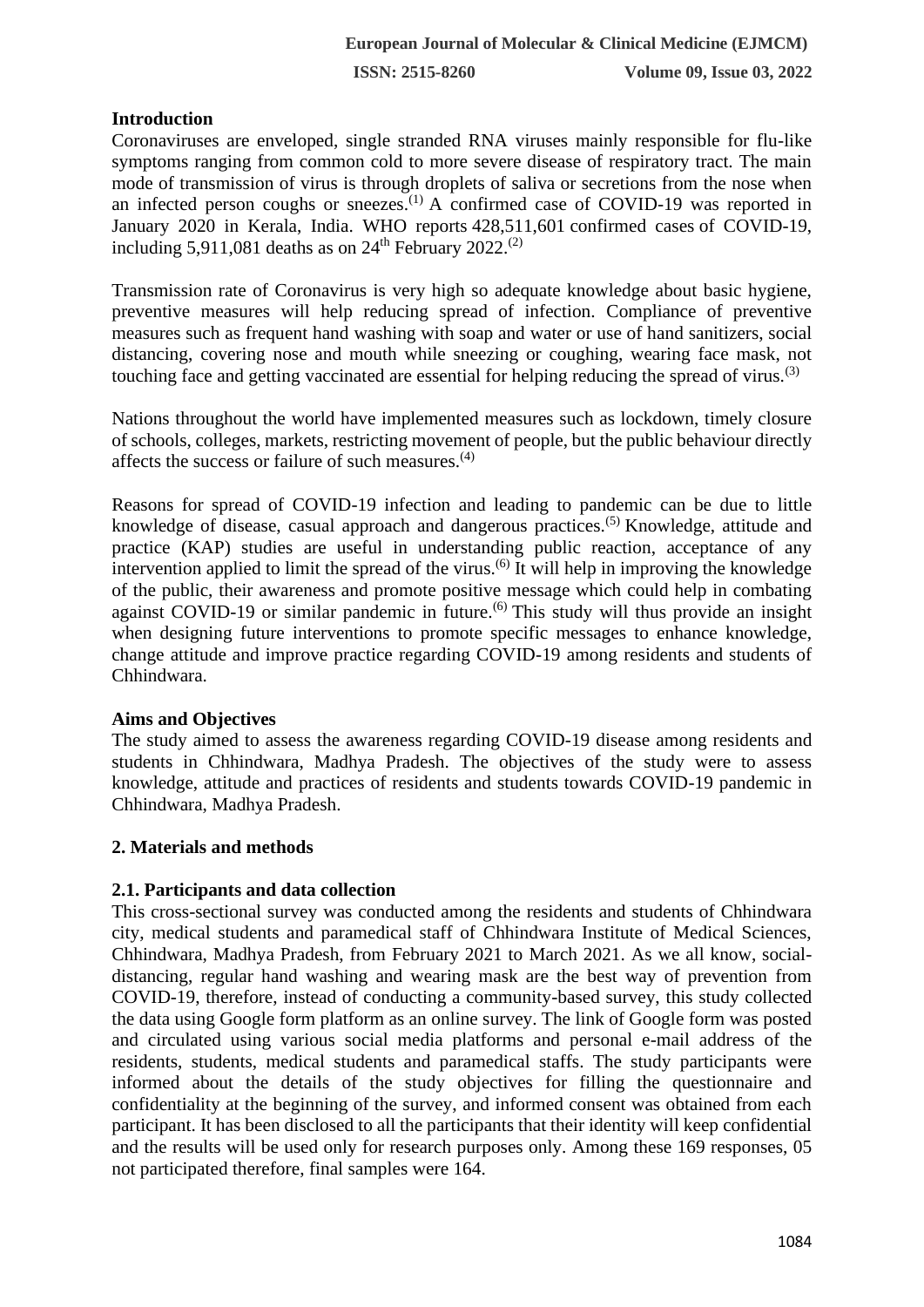## **2.2. Questionnaire**

A self-designed questionnaire was prepared, which comprised into four parts such as general instructions, knowledge, attitude and practice to collect responses against COVID-19. The questions were established based on earlier published literatures and available knowledge.<sup> $(7,8)$ </sup> After the preparation of the questionnaire, it was consulted with experts for their opinions regarding the validity of the questionnaire followed by a small pilot study to test its simplicity and difficulty.

The first part of the questionnaire covered demographic information of the participants and the second part contained questions regarding general knowledge about COVID-19. Third part contained questions regarding attitude towards COVID-19 and fourth part contained questions regarding practices against COVID-19.

General instructions included age, gender, and religion of the participants. The self-designed questionnaire comprised 07 questions regarding knowledge, 08 for attitude, and 08 for practice against COVID-19. Knowledge questions mainly comprised to check the participants' knowledge regarding clinical symptoms, transmission routes, prevention, and control of COVID-19. These questions were responded on a true/false basis with an additional "I don't know" option. The true answer was assigned with 1 point and false/I don't know answers were assigned with 0 point. Higher scores represented a better knowledge of COVID-19. Similar options were assigned for the questions related to attitude while only two options namely 'Yes' and 'No' were assigned for the questions related to practice towards COVID- 19.

## **2.3. Statistical analysis**

Statistical analyses were performed using online platform Graphpad. Measurement data were expressed as mean±SD and categorical data were presented as frequency and percentage. Parametric test (t) was used for comparison between different subgroups of the participants pre-intervention. Comparisons of KAP scores among the students with respect to gender, religion, and age-category are done using independent samples *t* test and one-way analysis of variance (ANOVA), as appropriate. The statistical significance level of the test was expressed as  $\alpha = 0.05$ .

# **3.0 Results**

# **3.1 General characteristics**

General information about participants involved in this study like gender, age, education, marital status and occupation are represented in **Table 1.** Different sources of awareness about Covid-19 disease and precautions are present in **Figure 1.** Out of the 164 participants, 48.78 % were males while the rest were female 51.21% the majority of them were 18-30 years old (82.31 %) while only 15% were  $\geq$ 31 years old. Almost 71.34% of the participants were medical students and paramedical staffs (28.65 %). Participants involved in this study were well educated and belongs to undergraduate (64.63%), postgraduate (14.02%), and doctorate (03.65%) categories. Among all the participants some were married (18.29%) and live with their families and maximum participants were unmarried (79.26 %) and live in hostel and rented room.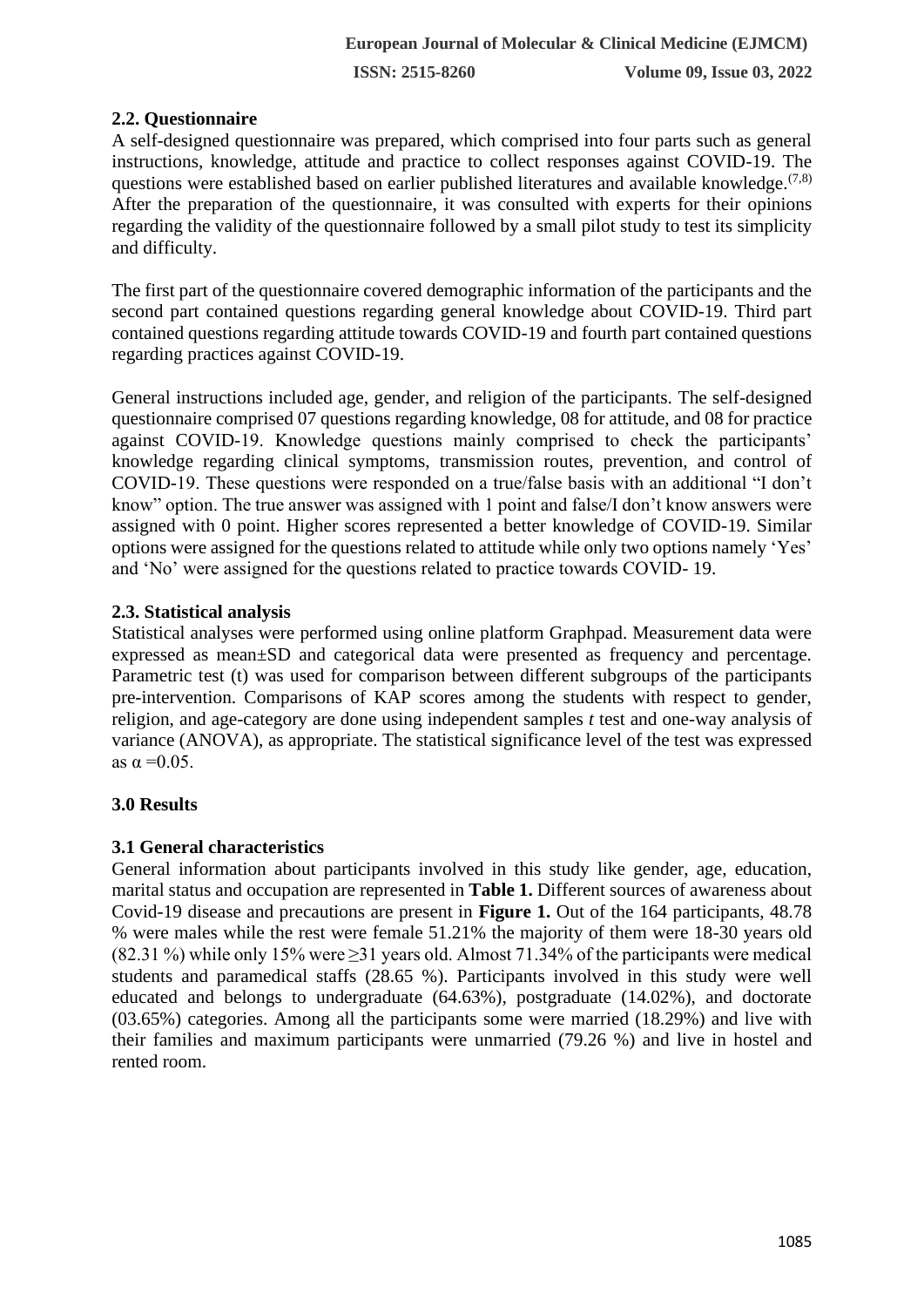

**Figure 1: Different sources of awareness about Covid-19 disease and precautions**

|                | <b>Table 1: General information of the participants</b> |              |                    |                       |                  |  |  |  |
|----------------|---------------------------------------------------------|--------------|--------------------|-----------------------|------------------|--|--|--|
| S. No.         | <b>Variable</b>                                         | Number $(n)$ | Percentage $(\% )$ | <b>Mean deviation</b> | <i>p</i> - value |  |  |  |
|                | <b>Gender</b>                                           |              |                    |                       |                  |  |  |  |
|                | Male                                                    | 84           | 48.78              | $49.5 \pm 1.5$        | 0.012            |  |  |  |
|                | Female                                                  | 80           | 51.21              |                       |                  |  |  |  |
| 2              | <b>Age group (Years</b>                                 |              |                    |                       |                  |  |  |  |
|                | 18-30                                                   | 135          | 82.31              |                       |                  |  |  |  |
|                | $31 - 40$                                               | 13           | 07.92              | $24 + 29$             | 0.0001           |  |  |  |
|                | $41 - 50$                                               | 10           | 06.09              |                       |                  |  |  |  |
|                | 51-60                                                   | 02           | 1.21               |                       |                  |  |  |  |
| 3              | <b>Education</b>                                        |              |                    |                       |                  |  |  |  |
|                | Undergraduate                                           | 106          | 64.63              |                       |                  |  |  |  |
|                | Postgraduate                                            | 23           | 14.02              | $27 \pm 24.667$       | 0.0001           |  |  |  |
|                | Doctorate                                               | 06           | 03.65              |                       |                  |  |  |  |
| $\overline{4}$ | <b>Marital Status</b>                                   |              |                    |                       |                  |  |  |  |
|                | Married                                                 | 30           | 18.29              | $48.5 \pm 30.5$       | 0.0001           |  |  |  |
|                | Unmarried                                               | 134          | 79.26              |                       |                  |  |  |  |
| 5              | Occupation                                              |              |                    |                       |                  |  |  |  |
|                | <b>Medical Student</b>                                  | 117          | 71.34              |                       |                  |  |  |  |
|                | <b>Paramedical Staff</b>                                | 47           | 28.65              | $49.5 \pm 21.5$       | 0.0001           |  |  |  |

| Table 1: General information of the participants |
|--------------------------------------------------|
|--------------------------------------------------|

### **3.2. Knowledge**

The results of knowledge of the participants towards COVID-19 infection are presented in **Table 2. Figure 2** is showing knowledge of the participants towards COVID-19 infection transmission. The majority of the participants (98.78%) had correct knowledge about the spread of COVID-19 patients and they should immediately be isolated in proper place for at least 14 days. **Figure 3** is showing knowledge of the participants towards clinical symptoms of COVID-19. Furthermost, 51.8% of the participants agreed with use of warm saline water gargles, drinking turmeric milk, kadha can cure COVID-19 while (34.1%) participants disagreed. The majority of the participants (97.53%) had correct knowledge about the repeated use of washing hands with soap and water and use of alcohol based hand sanitizer can be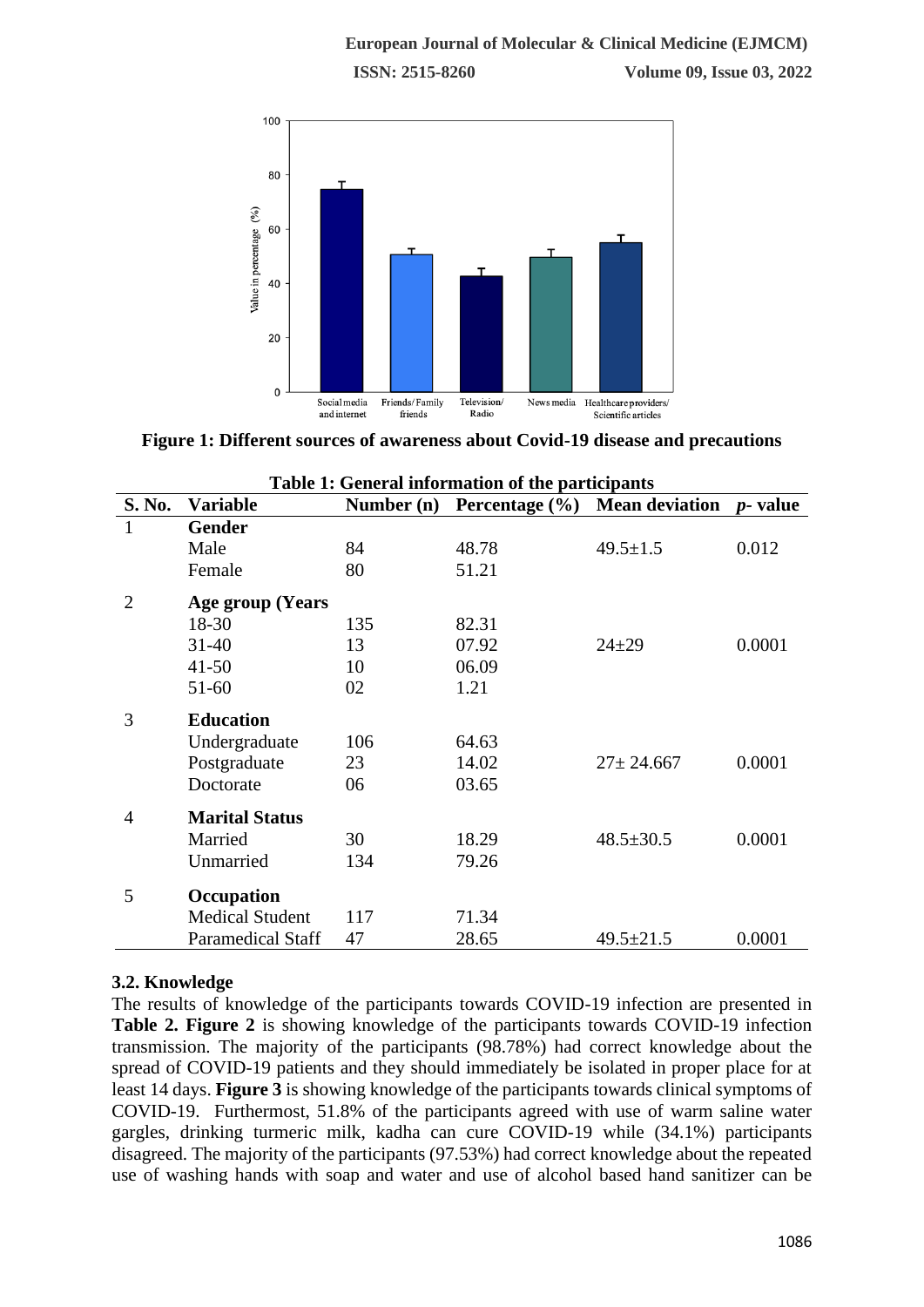effective in against SARS-CoV-2 virus. Almost, every participant had correct knowledge about the masks can help to prevent the infection of COVID-19. Consciousness about the prevention and treatment was high among the 97.54% participants showed correct knowledge about avoiding crowded places and use of public transportations can help to prevent the spread of COVID-19. In case of vaccination related knowledge, 87.80% participants were agreed with vaccination can prevent the spread of COVID-19 infection. Furthermore, 66.46% of participants realized that social distancing, wearing masks, avoid crowded places and vaccine can prevent spread of COVID-19. While, 9.14% participants said that social distancing and wearing masks can prevent spread of COVID-19.



**Figure 2: Showing of graph of COVID-19 transmission**

### **3.3. Attitude**

The results of attitude of the participants towards COVID-19 infection are presented in **Table 3.** During rapid surge of COVID-19 infection 59.75% participants get worried by common cold infection. In the attitude section, 68.71% participants said that they have not visited crowded places. Similarly, 99.38% participants said that spread of COVID-19 was social responsibility and it can be overcome by wearing mask, social distancing, regular hand wash and vaccination. In addition, the majority of the participants (95.67%) were wearing masks after leaving home and regularly while in office/college. Furthermore, 64.02% participants not watching information related to corona virus because most of them (75.92%) have faith on vaccination will overcome the COVID-19 situation.



**Figure 3: Showing of graph of clinical symptoms of COVID-19**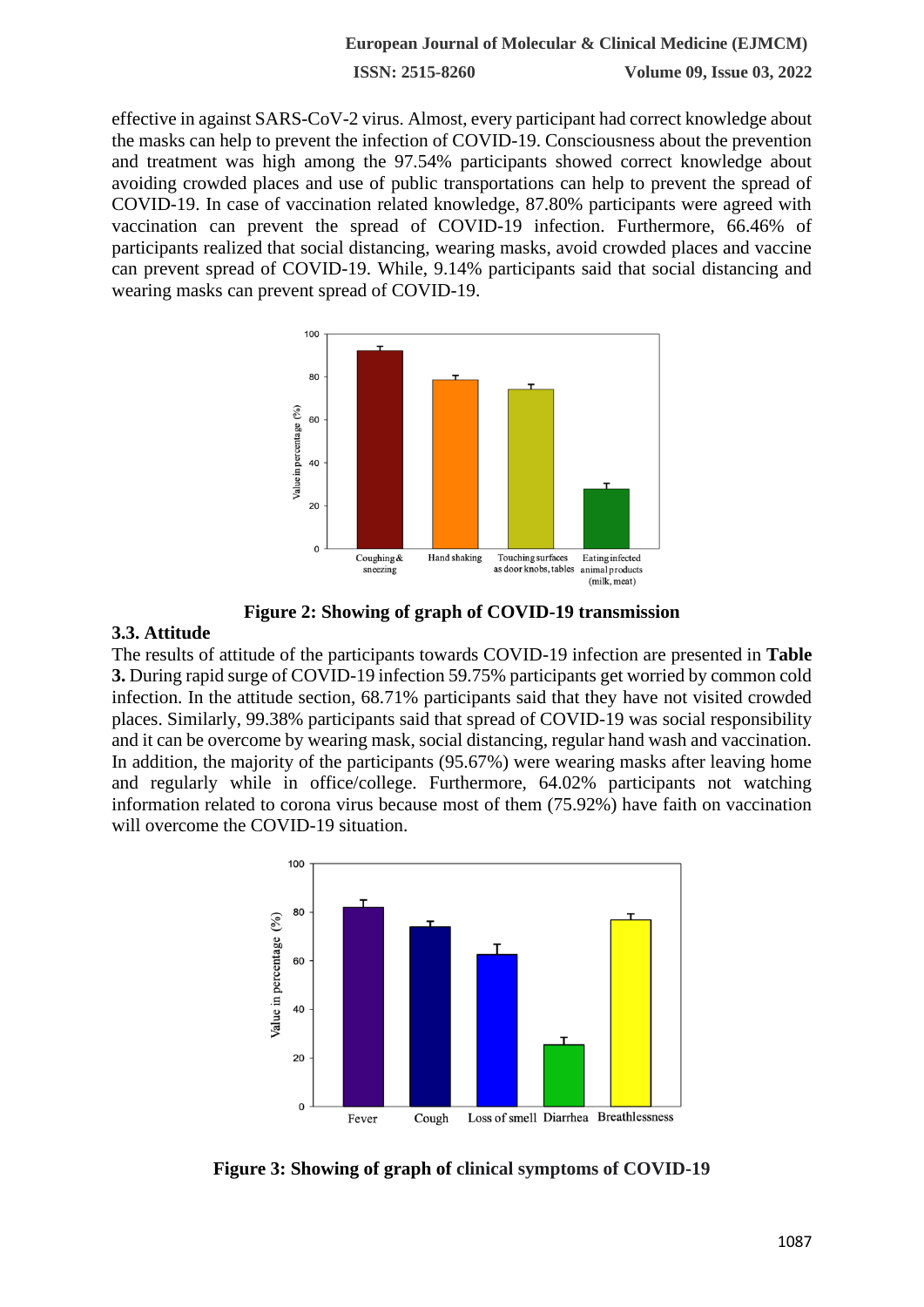| Knowledge                         | N(%)           | Male                | Female      | Mean           | $p-$   |
|-----------------------------------|----------------|---------------------|-------------|----------------|--------|
|                                   |                |                     |             | deviation      | value  |
| People in contact with positive   | 162            | 86                  | 78          | $49.5 \pm 2.5$ | 0.004  |
| COVID-19 patients should          | (98.78%)       | (52.43%)            | (47.56%)    |                |        |
| isolate for at least 14 days.     |                |                     |             |                |        |
| Warm saline, water gargles,       | 84             | 45                  | 39          | $25+2$         | 0.0129 |
| drinking turmeric milk, kadha     | $(51.2\%)$     | (27.43%)            | (23.78%)    |                |        |
| can cure COVID-19                 | Agree          |                     |             |                |        |
|                                   | 56 (34.1%)     | 24                  | 32          | $16.5 \pm 2.5$ | 0.0016 |
|                                   | Disagree       | (14.63%)            | $(19.51\%)$ |                |        |
| Washing hands with soap and       | 158            | 82                  | 76          | $48 + 2$       | 0.004  |
| water and sanitizer is effective  | (97.53%)       | $(50.61\%)$         | $(46.91\%)$ |                |        |
| in eliminating the SARS-CoV-      | Agree          |                     |             |                |        |
| 2 virus                           |                |                     |             |                |        |
|                                   | $(0.6\%)$<br>1 | $1(0.6\%)$          |             |                |        |
|                                   | Disagree       |                     |             |                |        |
| Masks can help to prevent the     | 162            | 82                  | 80          | $49.5 \pm 0.5$ | 0.0130 |
| infection of COVID-19             | (99.38%)       | $(50.30\%)$         | (49.07%)    |                |        |
|                                   | Agree          |                     |             |                |        |
| Avoid crowded places public       | 159            | 80                  | 80          | $49\pm0$       | 0.0130 |
| transportations to prevent the    | $(97.54\%)$    | (49.07%)            | (49.07%)    |                |        |
| spread of COVID-19                | Agree          |                     |             |                |        |
|                                   | $(0.6\%)$<br>1 | $1(0.6\%)$          |             |                |        |
|                                   | Disagree       |                     |             |                |        |
| Vaccination<br>help<br>in<br>can  | 144            | 78                  | 66          | $59 \pm 19$    | 0.0001 |
| preventing<br>the<br>spread<br>of | $(87.80\%)$    | (78.56%)            | $(40.24\%)$ |                |        |
| COVID-19 infection                | Agree          |                     |             |                |        |
|                                   | 7(4.26%)       | 3(1.82%)            | 4(2.43%)    | $1.5 \pm 0.5$  | 0.3743 |
|                                   | Disagree       |                     |             |                |        |
| How can we prevent spread of      | 164            | 84                  | 80          | $49.5 \pm 1.5$ | 0.0130 |
| COVID-19                          | $(100\%)$      | $(51.21\%)$         | (48.78%)    |                |        |
| Social distancing                 | 15 (9.14%)     | 8 (4.87%)           | 7(4.26%)    | $4\pm 0$       | 0.1560 |
| Wearing masks                     | $15(9.14\%)$   | $7(4.26%)$ 8(4.87%) |             | $5.5 \pm 1.5$  | 0.1145 |
| Avoid crowded places              | $1(0.60\%)$    |                     | $1(0.60\%)$ |                |        |
| Vaccine                           | $10(6.09\%)$   | 3(1.82%)            | 7(4.26%)    | $2.5 \pm 1.5$  | 0.2422 |
| Social<br>distancing, Wearing     | 109            | 62                  | 47          | $32.5 \pm 4.5$ | 0.0001 |
| masks, Avoid crowded places,      | $(66.46\%)$    | (37.80%)            | (28.65%)    |                |        |
| Vaccine                           |                |                     |             |                |        |

**Table 2: Knowledge of the participants towards COVID-19 infection**

#### **3.4. Practice**

The results of practice of the participants towards COVID-19 infection are presented in **Table 4.** A high percentage of the participants (92.40%) avoided unnecessary travel or outing and 94.93% wearing mask every time step out from home. Similarly, 94.93% participants were showing good practice towards COVID-19 infection while covering face with handkerchief, tissue every time during coughing/ sneezing. Also, a high percentage of participants used (94.87%) encouraging social distancing at office/ college and 89.74% avoiding hand shaking with their friends instead of saying Namaste. Participants involved in the present study have applied good practices in daily life against the COVID-19 infection.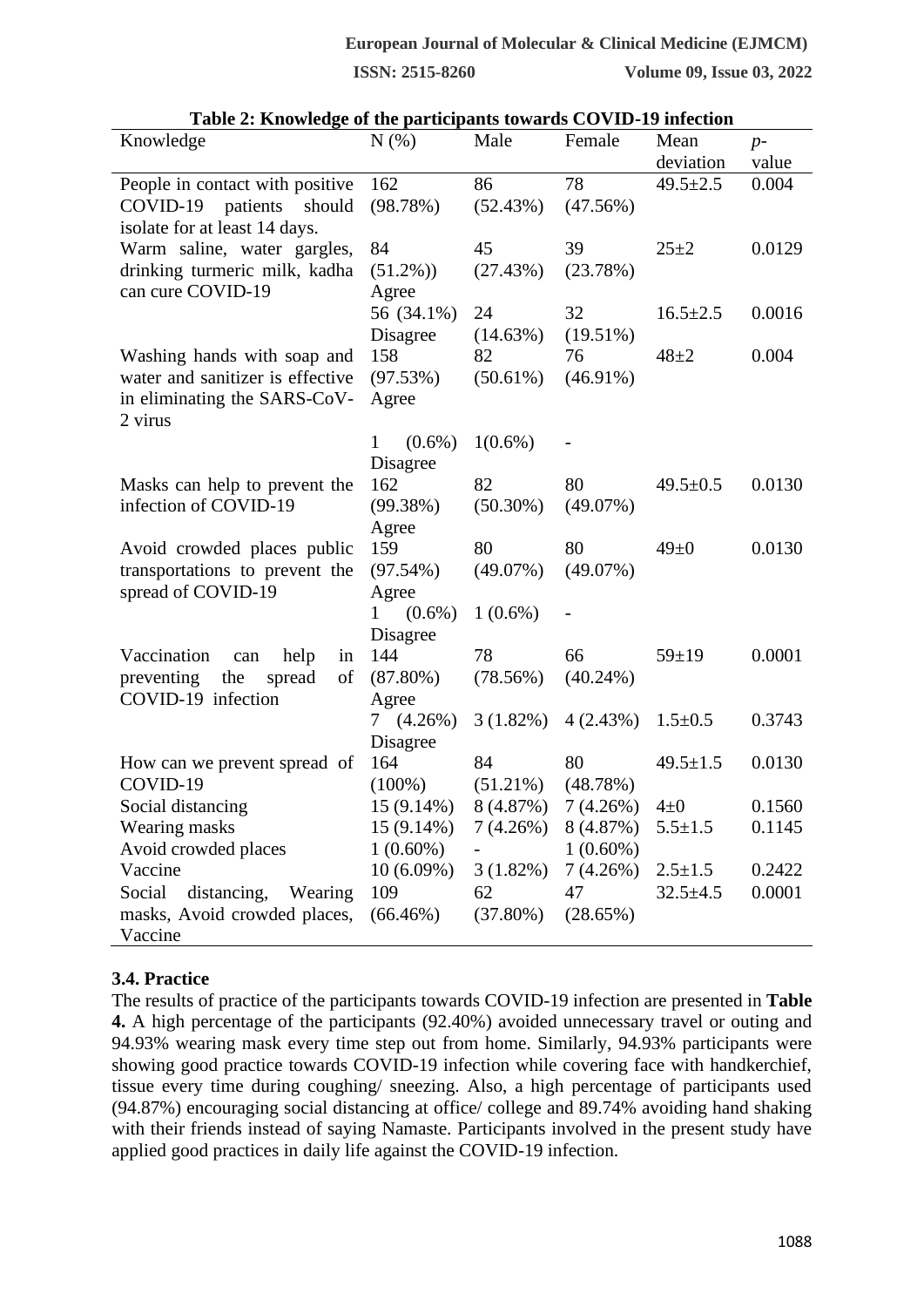#### **3.5. Analysis of KAP scores with respect to demographic characteristics**

Scores of knowledge, attitude, and practices towards COVID-19 with respect to demographic variables such as gender, age, education and occupations were present in table 2, 3 and 4. The knowledge scores of the male were slightly higher than that of females, although the difference was significant (P<0.004). However, higher scores of females were observed in the attitude and practice as compared with that of males. In addition, the difference in practice score was significant between different genders (P<0.004), therefore, it was found that females more attentive to practice towards COVID-19.The KAP score for the age-category of 18-30 was higher than the other categories, with significant difference among groups (P>0.001).

| Table 3: Attitude of the participants towards COVID-19 infection |                     |                |               |                 |        |
|------------------------------------------------------------------|---------------------|----------------|---------------|-----------------|--------|
| <b>Attitude</b>                                                  | N(%)                | <b>Male</b>    | <b>Female</b> | <b>Mean</b>     | $p-$   |
|                                                                  |                     |                |               | deviation       | value  |
| If you have common cold                                          | 98 (59.75%)         | 42             | 52            | $28 \pm 3$      | 0.0001 |
| nowadays do you get worried                                      | Yes                 | $(25.60\%)$    | (31.70%)      |                 |        |
|                                                                  | 52 (31.70%)         | 34             | 19            | $15.5 \pm 4.5$  | 0.0001 |
|                                                                  | N <sub>o</sub>      | (20.73%)       | (11.58%)      |                 |        |
| Visited crowded place few days                                   | 43(26.38%)          | 21             | 22            | $12.5 \pm 0.5$  | 0.0508 |
| back                                                             | Yes                 | (12.88%)       | (13.49%)      |                 |        |
|                                                                  | 112                 | 57             | 55            | $33.5 \pm 0.5$  | 0.0190 |
|                                                                  | $(68.71\%)$ No      | (34.96%)       | (33.74%)      |                 |        |
| Travel restriction, lockdown,                                    | 74 (45.39%)         | 38             | 36            | $22.5 \pm 0.5$  | 0.0289 |
| quarantine can protect us from<br>the current situation          | Yes                 | $(23.31\%)$    | $(22.08\%)$   |                 |        |
|                                                                  | 57 (34.96%)         | 21             | 36            | $17 + 5$        | 0.0001 |
|                                                                  | No                  | (12.88%)       | (22.08%)      |                 |        |
| Safety measures in controlling                                   | 161                 | 84             | 76            | $48.5 \pm 2.5$  | 0.0004 |
| spread of COVID-19 is social                                     | (99.38%)            | (51.85%)       | $(46.91\%)$   |                 |        |
| responsibility                                                   | Yes                 |                |               |                 |        |
|                                                                  | $1(0.61\%)$ No      | $\blacksquare$ | $1(0.61\%)$   |                 |        |
| Are you wearing masks after                                      | 155                 | 82             | 73            | $61.5 \pm 11.5$ | 0.0001 |
| leaving home?                                                    | (95.67%)            | $(50.61\%)$    | $(73.06\%)$   |                 |        |
|                                                                  | Yes                 |                |               |                 |        |
|                                                                  | 07<br>$(4.32\%)$    | 2(1.23%)       | $5(3.08\%)$   | $2\pm1$         | 0.2952 |
|                                                                  | N <sub>o</sub>      |                |               |                 |        |
| Is social distancing, wearing                                    | 155                 | 79             | 76            | $47\pm1$        | 0.0135 |
| hand<br>washing<br>masks<br>and                                  | (95.67%)            | (48.76%)       | $(46.91\%)$   |                 |        |
| followed in office/college?                                      | Yes                 |                |               |                 |        |
|                                                                  | 07<br>$(4.32\%)$    | 04             | 03            | $1.5 \pm 0.5$   | 0.3743 |
|                                                                  | N <sub>o</sub>      | $(2.46\%)$     | (1.85%)       |                 |        |
| Are you sure vaccination will                                    | 123                 | 56             | 67            | $37.5 \pm 3.5$  | 0.0001 |
| overcome COVID-19 infection                                      | $(75.92\%)$         | (34.56%)       | (41.35%)      |                 |        |
| soon?                                                            | Yes                 |                |               |                 |        |
|                                                                  |                     |                |               |                 |        |
|                                                                  | (6.79%)<br>11<br>No | 05             | 06            | $3\pm 0$        | 0.2048 |
|                                                                  |                     | $(3.08\%)$     | $(3.70\%)$    |                 |        |
| Awareness related to COVID-                                      | 72 (44.72%)         | 33             | 39            | $22 + 2$        | 0.0021 |
| 19 in society is sufficient.                                     | Yes                 | (20.49%)       | $(24.22\%)$   |                 |        |
|                                                                  | 79 (49.06%)         | 44             | 35            | $22.5 \pm 1.5$  | 0.0283 |
|                                                                  | No                  | (24.32%)       | (21.73%)      |                 |        |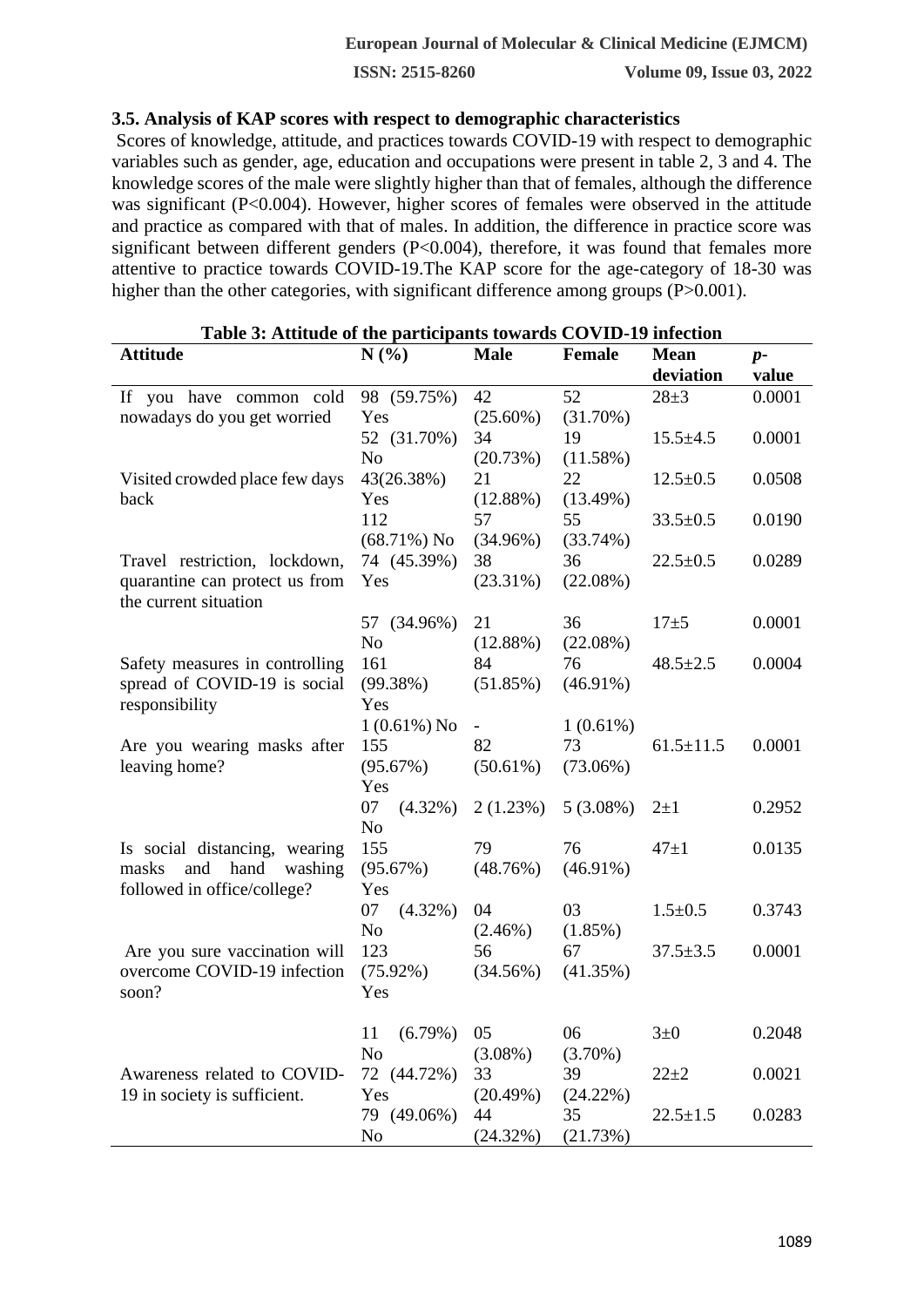| Table 4: Practice of the participants towards COVID-19 infection |                |                   |                         |                |        |  |  |
|------------------------------------------------------------------|----------------|-------------------|-------------------------|----------------|--------|--|--|
| <b>Practice</b>                                                  | N(%)           | <b>Male</b>       | <b>Female</b>           | <b>Mean</b>    | $p-$   |  |  |
|                                                                  |                |                   |                         | deviation      | value  |  |  |
| Are you wearing mask every                                       | 150            | 74                | 76                      | $47 + 1$       | 0.0135 |  |  |
| time you step out of your                                        | $(94.93\%)$    | (46.83%)          | $(48.10\%)$             |                |        |  |  |
| house?                                                           | Yes            |                   |                         |                |        |  |  |
|                                                                  | 6(3.79%)       | 4(2.53%)          | 2(1.26%)                | $1.5 \pm 0.5$  | 0.3743 |  |  |
|                                                                  | N <sub>o</sub> |                   |                         |                |        |  |  |
| Are you covering face with                                       | 150            | 75                | 75                      | $47\pm0$       | 0.0135 |  |  |
| handkerchief, tissue every time                                  | (94.93%)       | (47.46%)          | (47.46%)                |                |        |  |  |
| while coughing/ sneezing?                                        | Yes            |                   |                         |                |        |  |  |
|                                                                  | 5 $(3.16%)$    | 2(1.26%)          | 3(1.89%)                | $1\pm 0$       | 0.5000 |  |  |
|                                                                  | N <sub>o</sub> |                   |                         |                |        |  |  |
| Do you refrain from hand                                         | 140            | 71                | 69                      | $44.5 \pm 0.5$ | 0.0143 |  |  |
| shaking nowadays?                                                | $(89.74\%)$    | $(45.51\%)$       | (44.23%)                |                |        |  |  |
|                                                                  | Yes            |                   |                         |                |        |  |  |
|                                                                  | 12(7.69%)      | $7(4.48\%)$       | $5(3.20\%)$             | $3.5 \pm 0.5$  | 0.1772 |  |  |
|                                                                  | N <sub>o</sub> |                   |                         |                |        |  |  |
| Are you encouraging social                                       | 148            | 76                | 72                      | $47 + 1$       | 0.0135 |  |  |
| distancing at your<br>office/                                    | (94.87%)       | $(48.71\%)$       | (46.15%)                |                |        |  |  |
| college nowadays?                                                | Yes            |                   |                         |                |        |  |  |
|                                                                  | 2(1.28%)       | $\qquad \qquad -$ | 2(1.28%)                |                |        |  |  |
|                                                                  | N <sub>o</sub> |                   |                         |                |        |  |  |
| Are you using hand sanitizer                                     | 149            | 73                | 76                      | $47 + 1$       | 0.0135 |  |  |
| due to COVID-19 outbreak?                                        | $(94.30\%)$    | $(46.20\%)$       | $(48.10\%)$             |                |        |  |  |
|                                                                  | Yes            |                   |                         |                |        |  |  |
|                                                                  | 6(3.79%)       | 4(2.53%)          | 2(1.26%)                | $1.5 \pm 0.5$  | 0.3743 |  |  |
|                                                                  | No             |                   |                         |                |        |  |  |
| Did you prefer more online                                       | 124            | 62                | 62                      | $39 \pm 0$     | 0.0163 |  |  |
| shopping of groceries<br>and                                     | (78.48%)       | $(39.24\%)$       | $(39.24\%)$             |                |        |  |  |
| other items at this time?                                        | Yes            |                   |                         |                |        |  |  |
|                                                                  | 27             | 13                | 14                      | $8\pm0$        | 0.0792 |  |  |
|                                                                  | $(17.08\%)$    | $(8.22\%)$        | $(8.86\%)$              |                |        |  |  |
|                                                                  | No             |                   |                         |                |        |  |  |
| you avoiding<br>cash<br>Are                                      | 140            | 71                | 69                      | $43.5 \pm 0.5$ | 0.0130 |  |  |
| transaction and have started                                     | $(88.60\%)$    | $(44.93\%)$       | (43.67%)                |                |        |  |  |
| online<br>using<br>modes<br>for                                  | Yes            |                   |                         |                |        |  |  |
| payments of products?                                            |                |                   |                         |                |        |  |  |
|                                                                  | $14(8.86\%)$   | 5(3.16%)          | 9(5.69%)                | $4\pm1$        | 0.1560 |  |  |
|                                                                  | N <sub>o</sub> |                   |                         |                |        |  |  |
| Do you dispose mask when it                                      | 139            | 71                | 68                      | $43 \pm 1$     | 0.0148 |  |  |
| becomes moist or at least 8                                      |                |                   |                         |                |        |  |  |
|                                                                  | (88.53%)       | $(45.22\%)$       | $(43.31\%)$             |                |        |  |  |
| hours after wearing?                                             | Yes            |                   |                         |                |        |  |  |
|                                                                  | 10(6.36%)      |                   | $5(3.18\%)$ $5(3.18\%)$ | $3\pm0$        | 0.2048 |  |  |
|                                                                  | No             |                   |                         |                |        |  |  |

# **Table 4: Practice of the participants towards COVID-19 infection**

#### **4. Discussions**

Cross-sectional survey conducted among the medical students and paramedical staff of Medical College, Chhindwara. Similar type of study has been reported where total 354 candidates participated (males 50.3% and female 49.7%) and majority of them were 21-23 years old while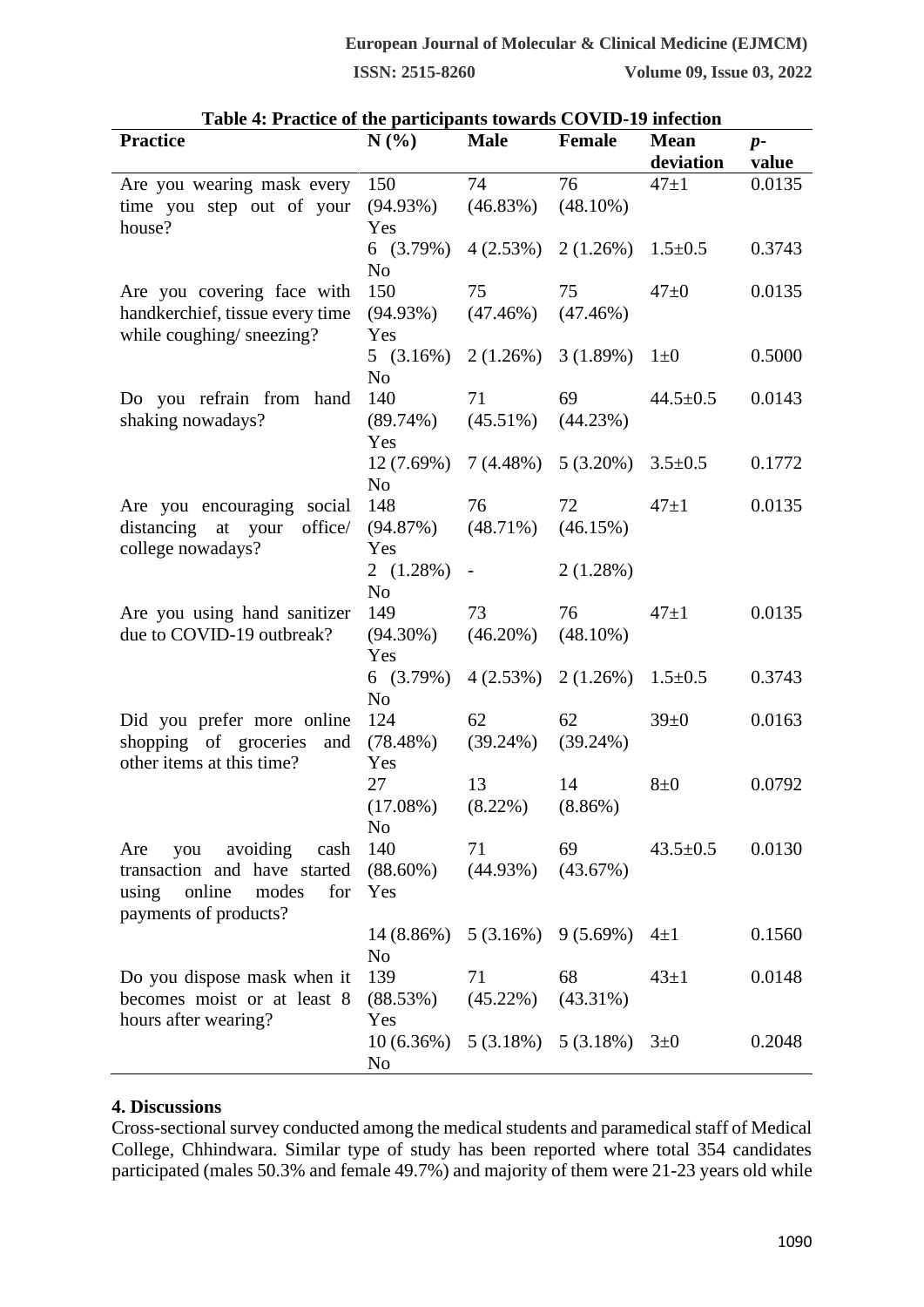only 10% were  $\geq$ 24 years old. <sup>(9)</sup>In an interesting study total 399 community health workers of Nepal participated (males 57.6% and female 42.4%) and majority of them were 18-37 years old while only 12% were  $\geq$ 38 years old.<sup>(10)</sup> However, no significant difference was found in knowledge or attitude scores with respect to all demographic variables, but gender played a significant role in practice scores. Similar type of study was also conducted by Zhong et al., 2020; also reported that practice scores were affected by gender. Knowledge regarding COVID-19 in our KAP study was better with overall corrected score of 90% and above. Similar corrected knowledge scores above 90% are reported by Zhong et al.<sup> $(8)$ </sup> The knowledge scores were statistically significant  $(p<0.05)$  to the knowledge responses of isolating themselves for 14 days period, repeated hand washing and use of hand sanitizers for virus elimination, wearing a mask for prevention of virus, social distancing and avoiding crowded places and getting vaccinated (Table 2). Most of participants had good knowledge about the clinical symptoms of the disease. Rahman et al  $2020$ .<sup>(12)</sup> have found a direct association of knowledge score and wearing mask when going outside. High knowledge scores found in our study could be due to the fact that most of the participants of this online survey were young people who had gained knowledge about COVID-19 from various sources on internet and from media and by the efforts taken by government to create awareness among the residents of India. Positive attitude score was recorded for all the responses in our study. 99% people felt that it was their social responsibility in following safety measures to control the virus. Similarly, they had a positive attitude following social distancing and wearing masks. 75% population was sure that vaccination will soon overcome COVID-19 infection. Similar positive attitude was also seen in other studies from India.<sup> $(13)$ </sup> To combat with the spreading of the virus and breaking the chain of infection, the Government of India had enforced lockdown. This was a fruitful action taken by the government and might be one of the reason for the positive attitude in the Indian population to tackle this virus.

More than 90% of the people in our study showed good practice of avoiding unnecessary travelling, wearing mask when going outside, covering face with tissue, avoiding hand shaking and following social distancing. Knowledge and awareness created by the government, media are responsible for promotion of good preventive practices followed by the citizens. Our finding are comparable with a similar study done in Saudi Arabia<sup>(14)</sup> where 95% of the population refrained from attending social events, avoiding crowded places and hand shaking.

### **Limitations**

As it was an online study, mainly the participants were young adults with those having access to internet and are familiar with the use of smart phones. Older population who are not well versed with the internet and those who do not have internet access could not be included in the study. Sample size was limited due to short duration of access to the questionnaire. Further study is needed targeting a larger population.

#### **Conclusions**

The results of the present study showed that the residents and students of Chhindwara show higher knowledge, positive attitude and good practices regarding COVID-19. The policies made by the government, awareness campaigns conducted through media are all responsible for this positive attitude and has brought in a behavioural change in the citizens that they are practicing preventive measures against COVID-19. Further such studies can be helpful in targeting the desirable population and the vulnerable group to educate them about the spread and prevention of the disease.